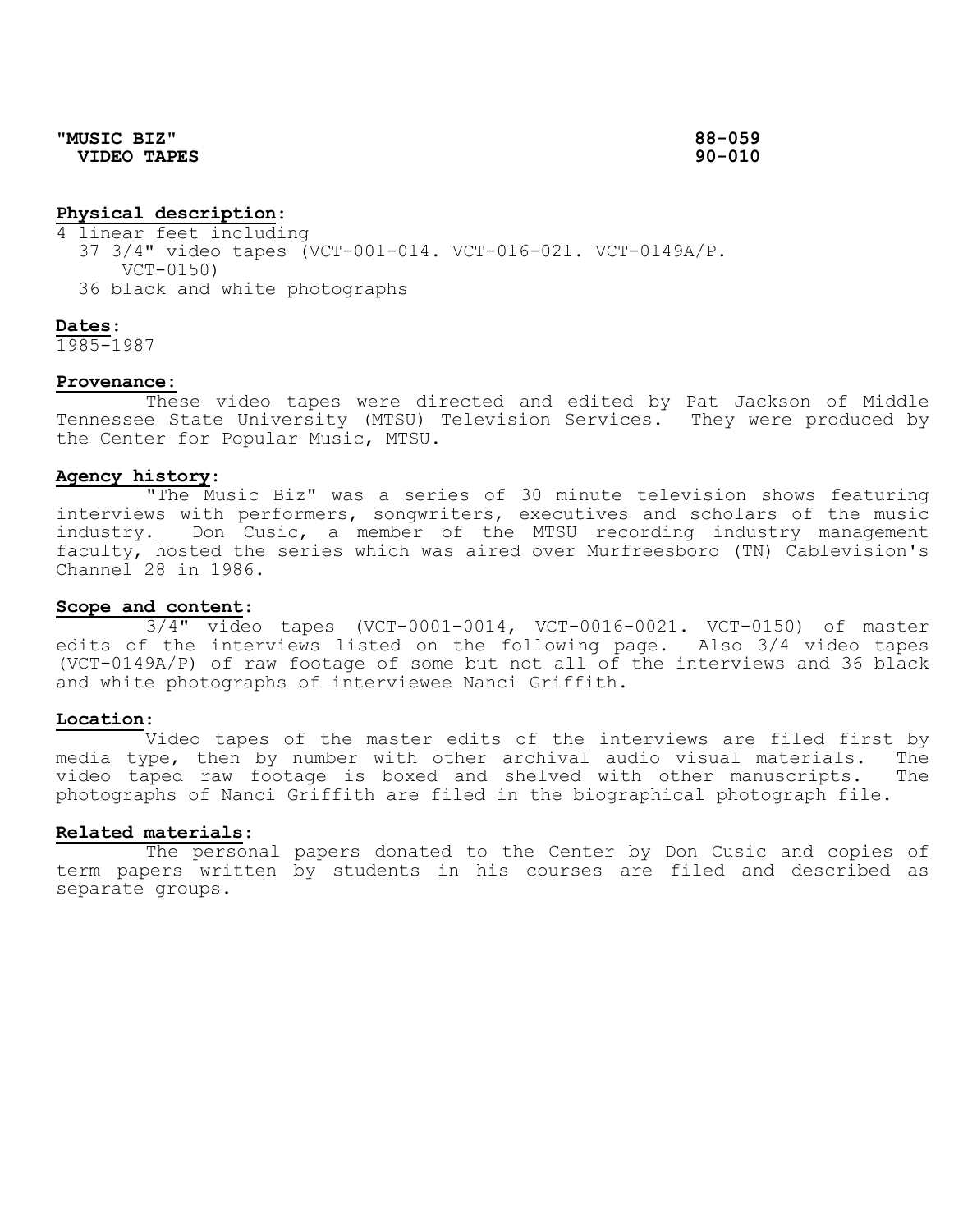# **Interviewee list**:

Mike Allen (VCT-0001)

- Debbie Banks (VCT-0002)
- Dan Beck (VCT-0003A/B)
- Mike Blanton ((VCT-0004)
- Niles Borop (VCT-0005)
- Patsy Bruce (VCT-0006)
- Del Bryant (VCT-0007)
- Stan Byrd (VCT-0008)
- Hazel Dickens (VCT-0009)
- Jim Fogelsong (VCT-0010)
- Nanci Griffith (VCT-0011)
- Ken Irwin (VCT-0150)
- Buddy Killen (VCT-0012)
- Kip Kirby (VCT-0013)
- Brad McCuen (VCT-0014)
- Blake Mevis (VCT-0016)
- Tandy Rice (VCT-0017)
- Neil Rosenberg (VCT-0018)
- Joe Sullivan (VCT-0019)
- Liz Thiels (VCT-0020)